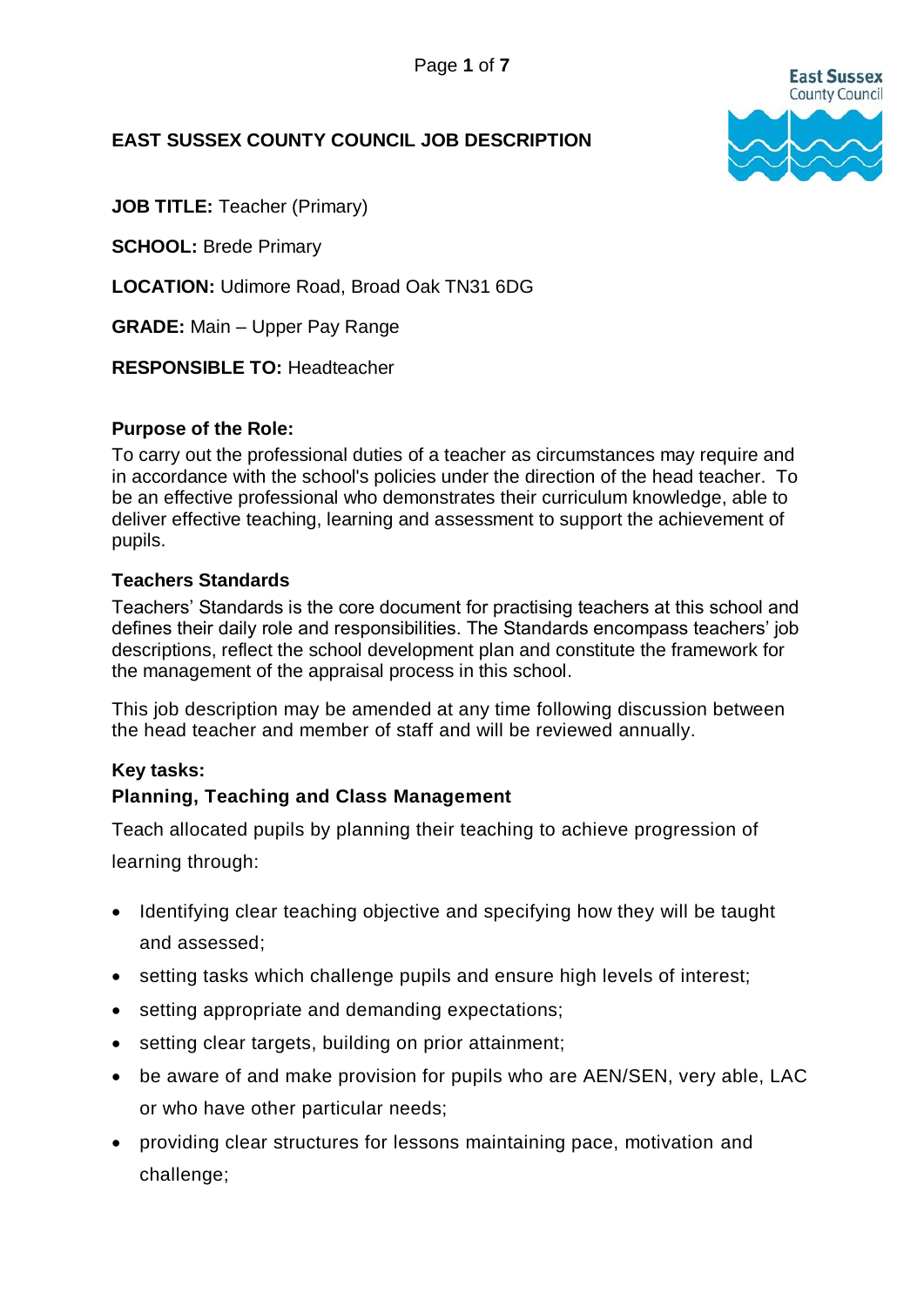- making effective use of assessment and ensure coverage of programmes of study;
- ensuring effective teaching and best use of available time;
- maintaining discipline in accordance with the school's procedures and
- encouraging good practice with regard to punctuality, behaviour,
- standards of work and homework;
- using a variety of teaching methods to:
	- i. match approach to content, structure information, present a set of key ideas and use appropriate vocabulary
	- ii. use effective questioning, listen carefully to pupils, and give attention to errors and misconceptions
	- iii. select appropriate learning resources and develop study skills through library, ICT and other sources;
- ensuring pupils acquire and consolidate knowledge, skills and understanding appropriate to the subject taught;
- evaluating own teaching critically to improve effectiveness;
- ensuring the effective and efficient deployment of classroom support;
- taking account of pupils' needs by providing structured learning;
- opportunities which develop the areas of learning identified in national and local policies and particularly the foundations for literacy and numeracy;
- encouraging pupils to think and talk about their learning, develop self control and independence, concentrate and persevere, and listen attentively;
- using a variety of teaching strategies which involve planned adult intervention, first-hand experience and play and talk as a vehicle for learning;

# **Monitoring, Assessment, Recording, Reporting**

- assess how well learning objectives have been achieved and use them to improve specific aspects of teaching;
- mark and monitor pupils' work and set targets for progress;
- assess and record pupils' progress systematically and keep records to check work is understood and completed, monitor strengths and weaknesses, inform planning and recognise the level at which the pupil is achieving;
- undertake assessment of students as requested by examination bodies, departmental and school procedures;
- prepare and present informative reports to parents.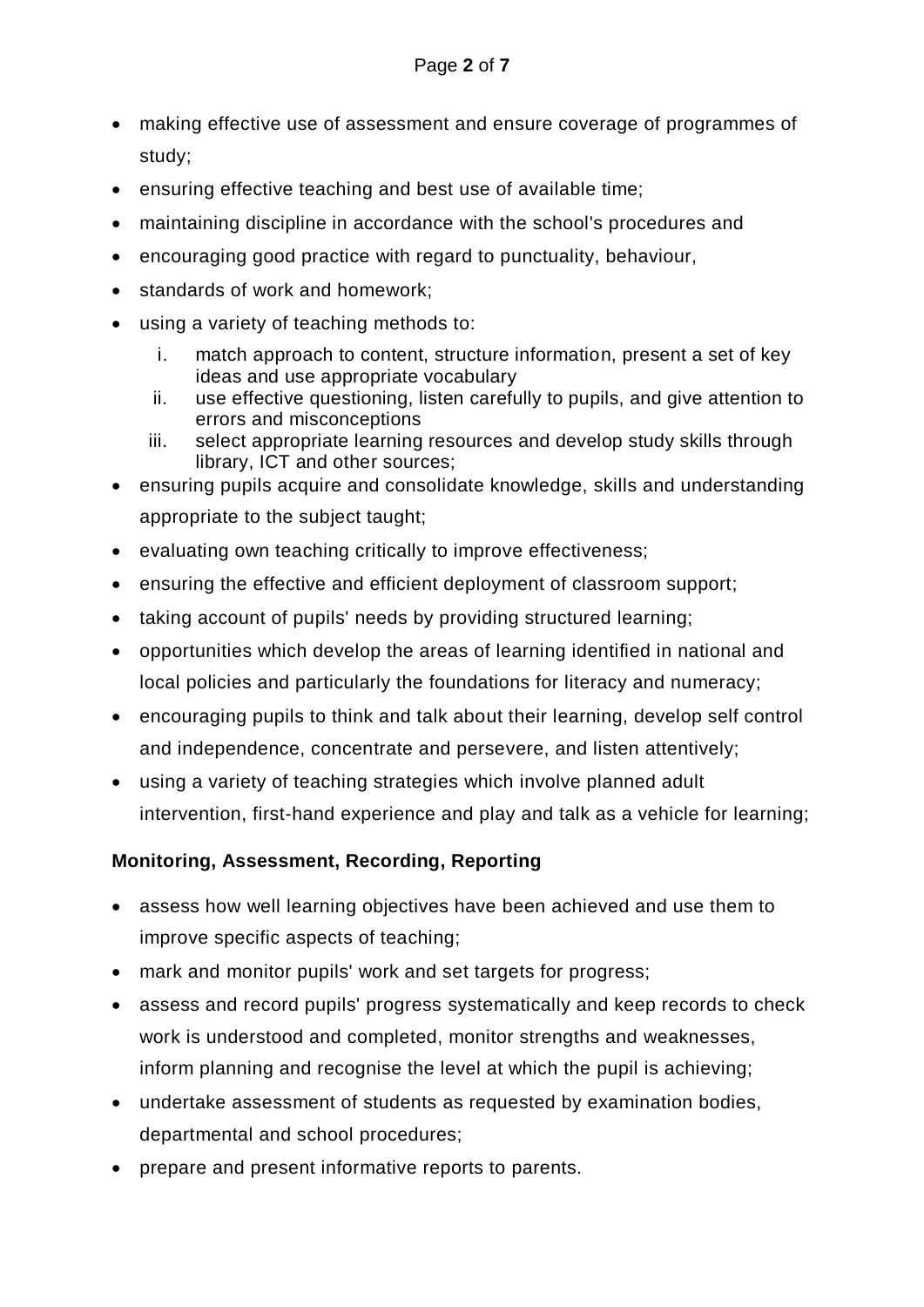### **Curriculum Development**

- contribute to the whole school's planning activities
- liaise with the Key Stage Leader or Curriculum Leader to ensure the implementation of the school's Curriculum Development

### **School development**

- To promote equal opportunities within the school and to seek to ensure the implementation of the school's and Children's Services equal opportunities policies;
- To promote within the school a culture in which all pupils, staff and parents feel confident in raising concerns relating to the welfare or safety of children and that those concerns will be heard and dealt with consistently, and to do this in accordance with the school's Child Protection Policy.

### **Other Professional Requirements**

- have a good working knowledge of teachers' professional duties and legal responsibilities;
- operate at all times within the stated policies and practices of the school;
- have good knowledge of subject(s) or specialism(s) to enable effective teaching;
- take account of wider curriculum developments;
- establish effective working relationships and set a good example through their presentation and personal and professional conduct;
- endeavour to give every child the opportunity to reach their potential and meet high expectations;
- co-operate with other staff to ensure a sharing and effective usage of resources to the benefit of the school and pupils;
- contribute to the everyday life of the school through effective participation in meetings and management systems necessary to coordinate the management of the school;
- take part in marketing and liaison activities such as Open Evenings, Parents Evenings, Review days and events with partner schools;
- take responsibility for own professional development and duties in relation to school policies and practices;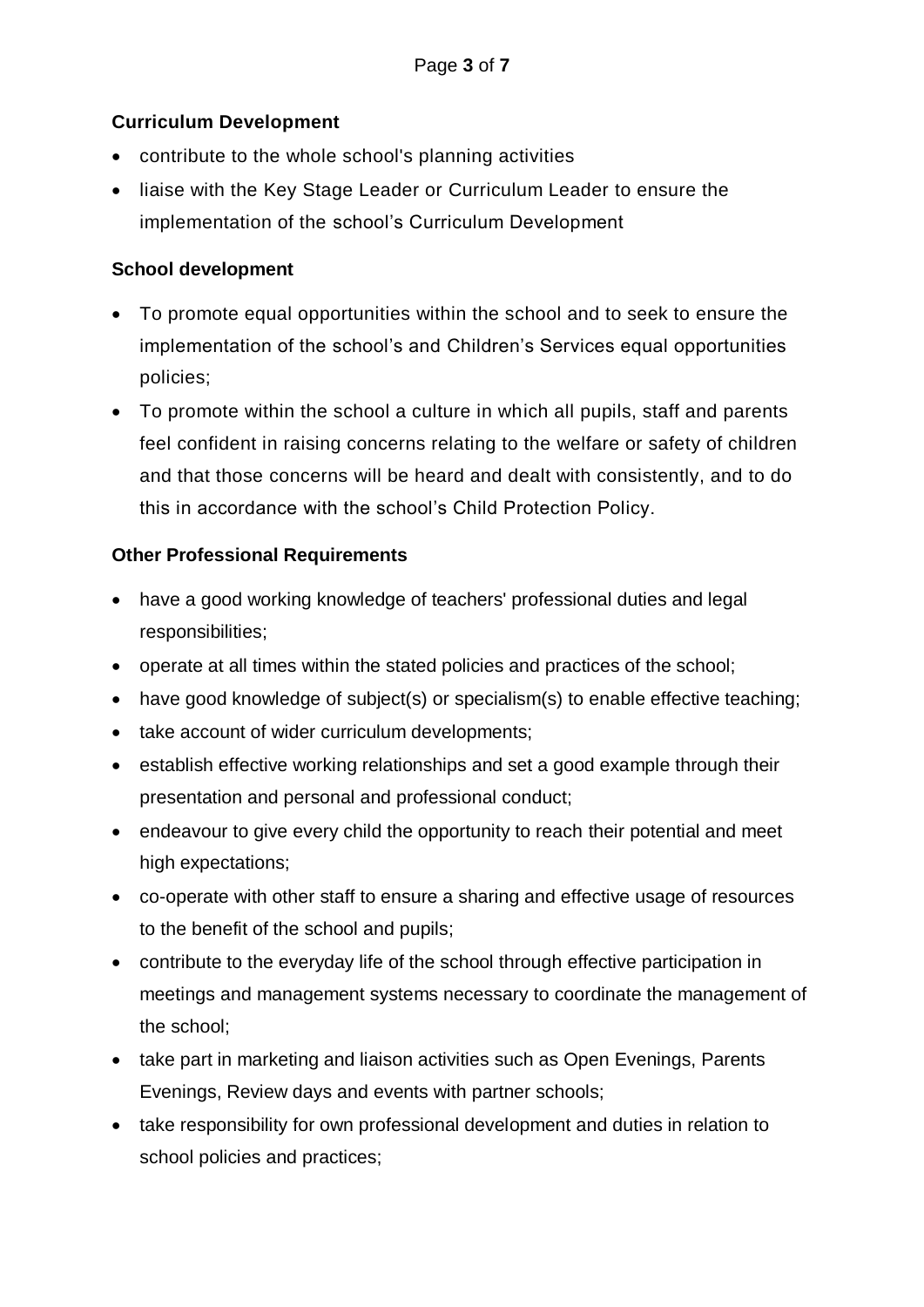• liaise effectively with parents and governors.

Whilst every effort has been made to explain the main duties and responsibilities of the post, each individual task undertaken may not be identified.

Employees will be expected to comply with any reasonable request from a manager to undertake work of a similar level that is not specified in this job description.

This post is subject to the current conditions of employment for Class Teachers contained in the School Teachers' Pay and Conditions Document (STPCD), the 1998 School Standards and Framework Act, the required standards for Qualified Teacher Status and Class Teachers and other current legislation.

This job description should be read in conjunction with Annex 1 – Teachers' Standards (England) contained within the STPCD.

All school based staff have the responsibility for promoting the safeguarding and welfare of children. All school staff should be aware of the school's Child Protection and Safeguarding Policy and work in accordance with this document at all times.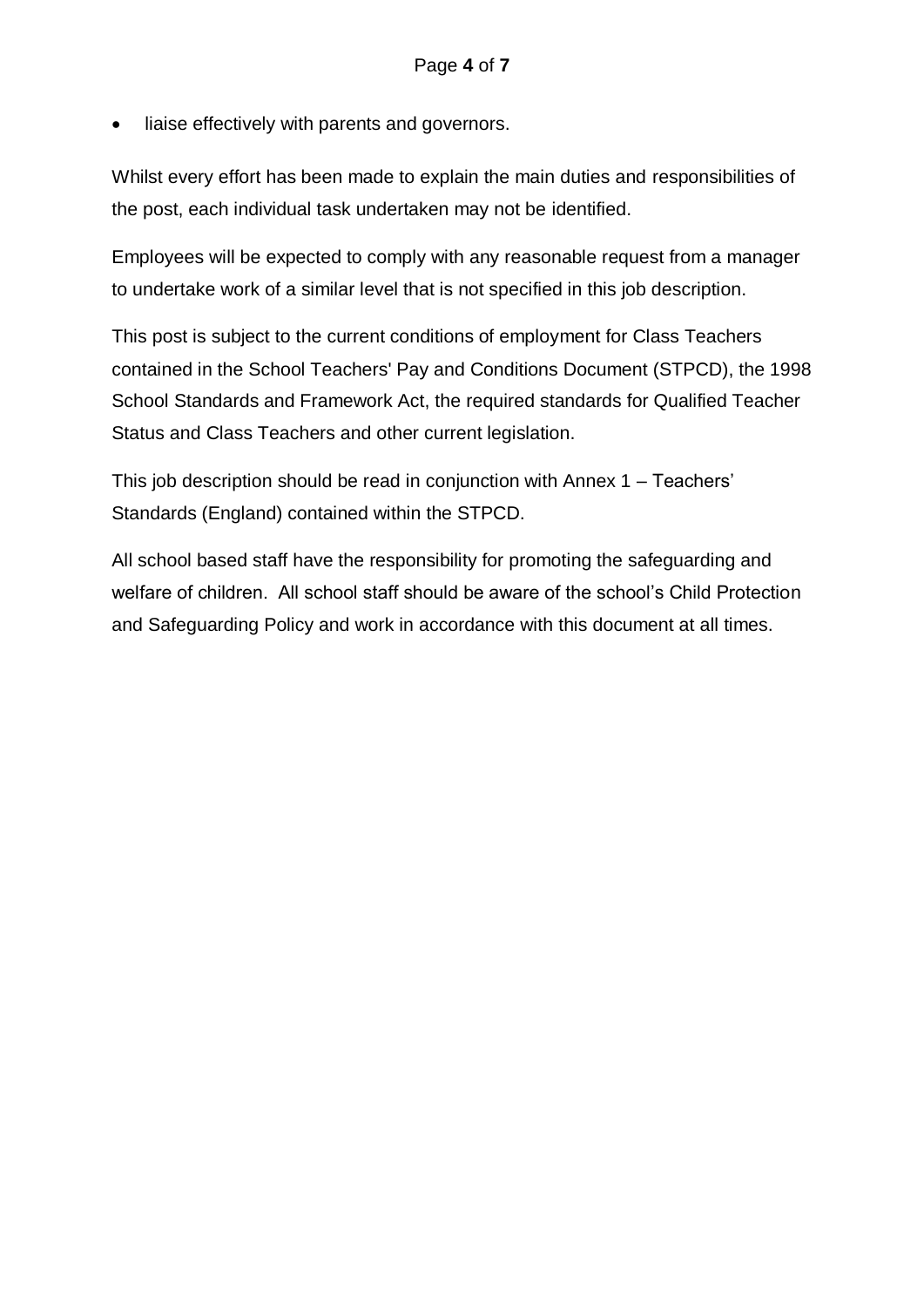# **EAST SUSSEX COUNTY COUNCIL PERSON SPECIFICATION**

#### **JOB TITLE:** Teacher

#### **GRADE:** Main – Upper Pay Range

#### **Essential key skills and abilities**

These criteria will be assessed at the application and interview stage

- Ability to plan and prepare programmes of work, appropriately differentiated, for the delivery of the curriculum to children in the primary school age range.
- Ability to assess the needs of individual pupils and maintain appropriate records for the purpose of continuity and progress in curriculum areas.
- Ability to select appropriate resources to create a stimulating learning environment.
- Ability to relate and communicate effectively with parents and encourage their participation in their child's education.
- Ability to direct the work of a teaching assistant.
- Ability to work closely with other members of staff in the development of the curriculum and pastoral work of the school.
- Excellent inter-personal skills
- Excellent time and task management skills.
- Ability to work under pressure and to deadlines.
- Ability to use data effectively in setting targets and understanding pupil progress.

#### **Essential education and qualifications.**

These criteria will be evidenced via certificates, or at interview

• DfE recognised teaching qualification

#### **Essential knowledge**

These criteria will be assessed at the application and interview stage

- A sound understanding of recent developments in the primary school curriculum.
- Knowledge of the particular requirements of delivering education to pupils with AEN/SEN, very able, LAC or who have other particular individual needs.
- Knowledge of strategies which are necessary to promote purposeful learning and progress while safeguarding the health and safety of pupils.
- Understanding of multicultural education and other issues related to ensuring that classroom organisation and practices is not discriminatory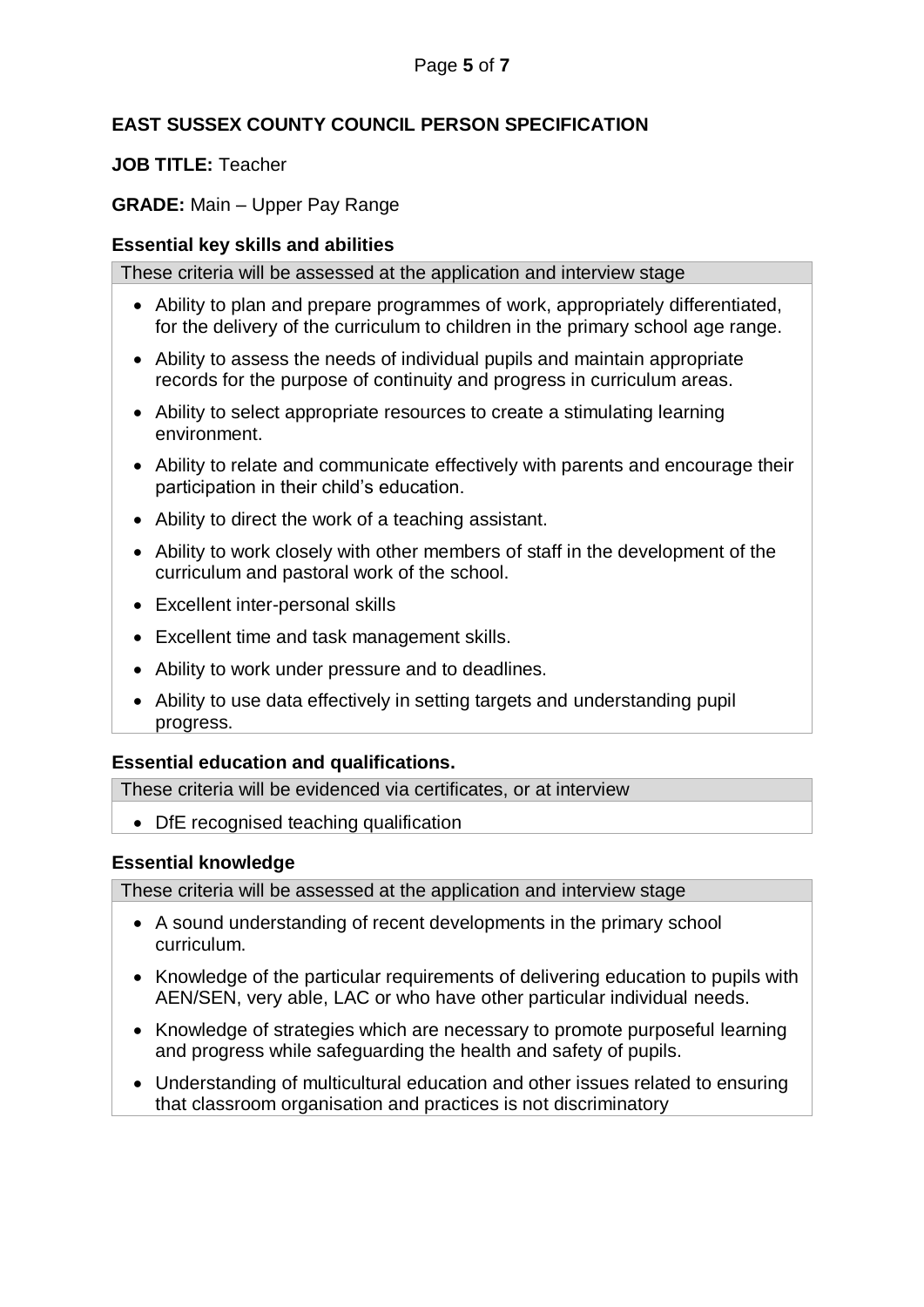### **Essential experience**

These criteria will be assessed at the application and interview stage

 Evidence of exemplary Foundation/Key Stage 1/Key Stage 2 classroom practice.

#### **Other essential criteria**

These criteria will be assessed at the application and interview stage

- Evidence of ongoing professional development; attendance on courses, INSET, action research, personal study etc.
- Commitment to safeguarding and promoting the welfare of children and young people.
- Commitment to a range of teaching approaches that encourage pupils to develop their full potential.
- Commitment to equal opportunities within the whole school development plan.
- Commitment to partnership with Governors, school and parents.
- Evidence of commitment to personal continuing professional development.

#### **Date (drawn up): 12<sup>th</sup> May 2022**

**Name of Officer(s) drawing up person specifications:** Kate Elliott, Headteacher **Job Evaluation Reference:**